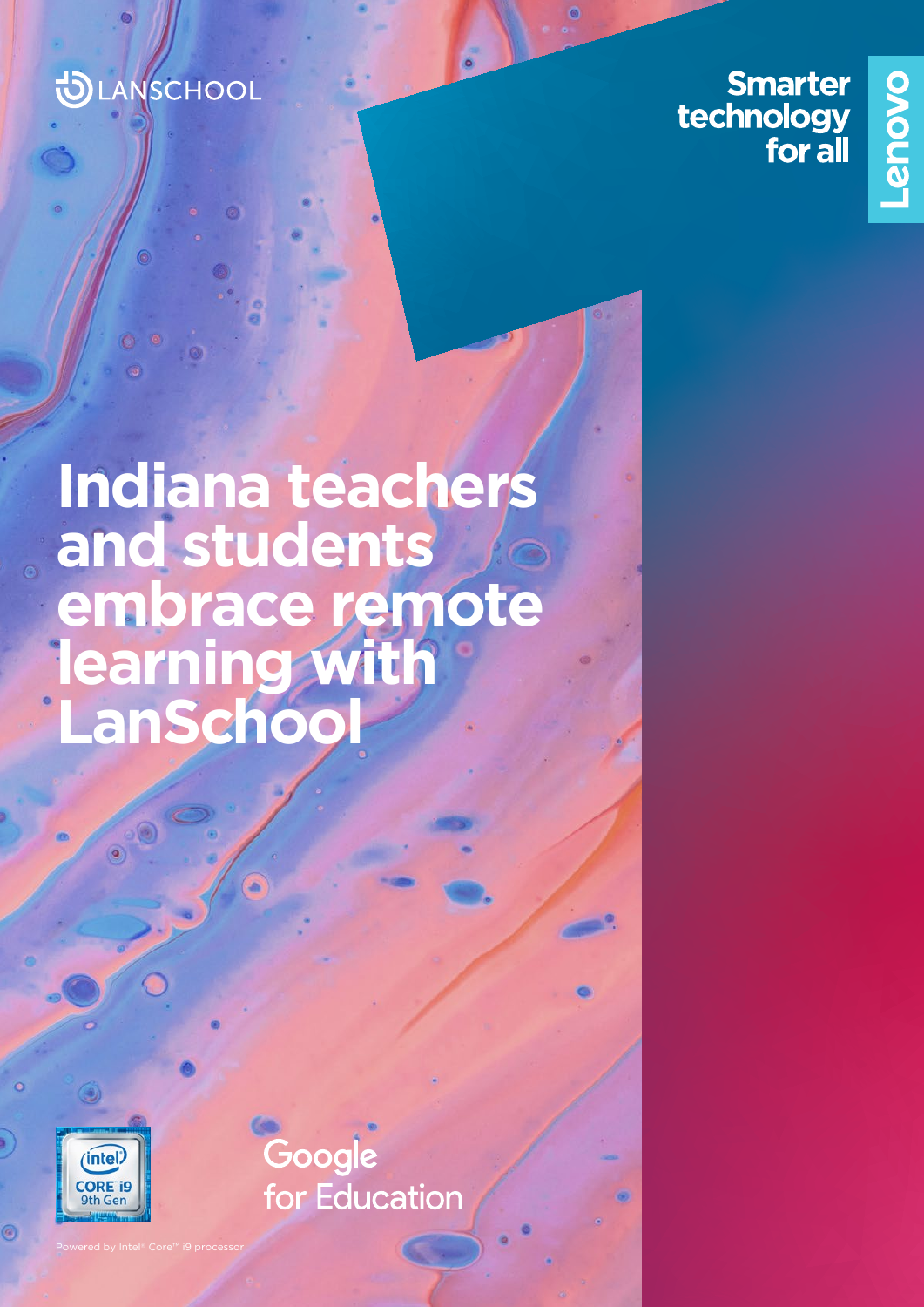**When schools across the world were forced to switch to remote learning, few were as prepared as Northside Elementary and Union City Junior/ Senior High in Indiana.** 

**The local education authority, Randolph Eastern School Corporation, has taken big steps over the last few years to make distance learning a real alternative to on-campus teaching.**

**Students regularly take part in on-campus distance learning drills and pre-planned distance learning days. When classroom learning isn't possible, the entire district is ready to go remote without missing a beat.**

**To make the district's distance learning initiatives possible, they needed the right platform. One that would allow teachers to properly engage with their classes and enable students to focus on education when at home. IT Manager Blake Clevenger implemented LanSchool Air, a cloudbased classroom management solution, to support these objectives.**

 $\frac{1}{M}$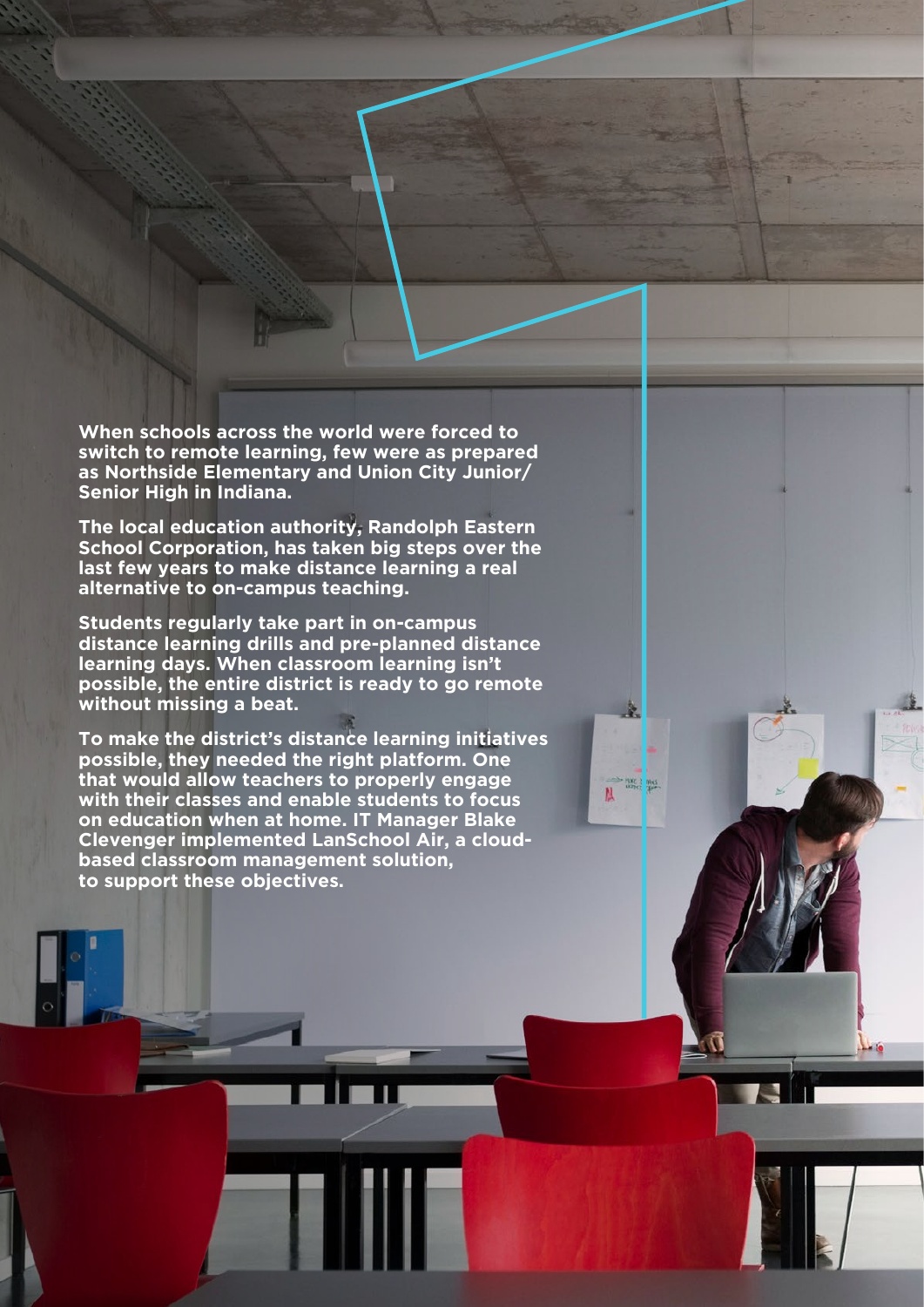### **Cloud-based** classroom management software a step up from email

**Prior to using LanSchool, the district relied on email to help students and teachers communicate during eLearning days. But Blake found that many older students didn't check their emails regularly enough for this to be effective. And some younger students found email etiquette hard to master.**

Also, teachers couldn't see what students were working on in real time, so it was difficult to confirm whether students were participating. When technical challenges did arise (e.g. students not being able to find the right web page), teachers had no way of troubleshooting other than to ask the student to describe what was happening on their screen. This resulted in a loss of valuable teaching time.

Blake launched LanSchool Air with a small group of teachers and was immediately impressed by how easy it was to learn and use.

"

### **It's a really straightforward piece of software.**

Blake Clevenger, IT Manager, Randolph Eastern School Corporation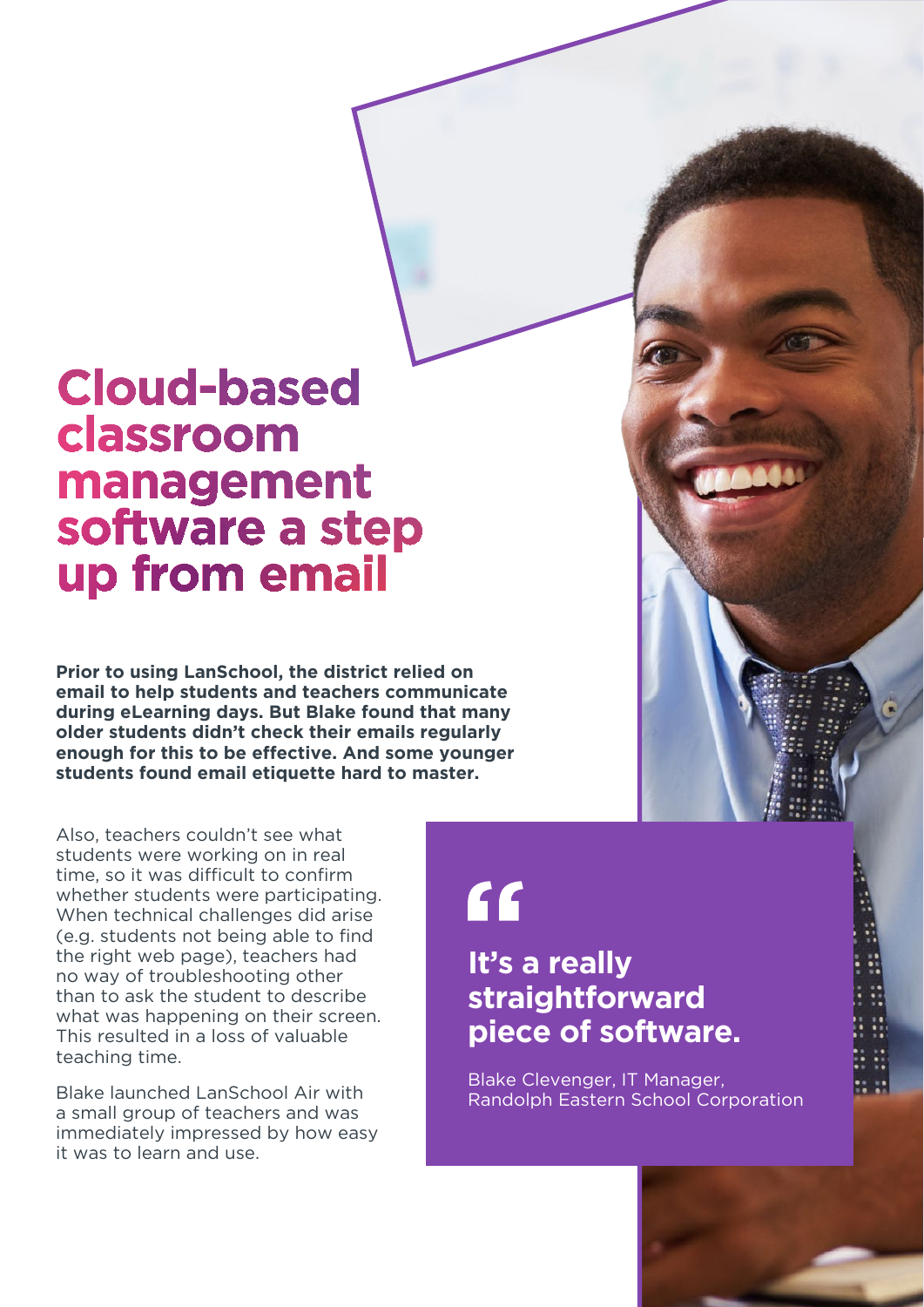#### **He started a pilot with the most tech-savvy teachers who immediately wanted to use it.**

One of those members of staff was science teacher Karli Bransteter. "At first I was worried it would be complicated. But the fact that it synced with Google Classroom made it a million times easier," she said. "It took me about 10 minutes to learn it. I instantly figured it out." Karli was away at an education conference when the pilot program began, giving her a unique perspective on the software's capabilities. "I was able to see if my kids were working while I was away. It was super handy," she said.



### "

**Ever since we got on LanSchool Air, I was big on telling other teachers about it and how awesome it is. Teaching remotely, it's important to be able to see in real time if your kid is having an issue, instead of them having to explain it over email or text.**

Karli Bransteter, Science Teacher, Union City Jr. High School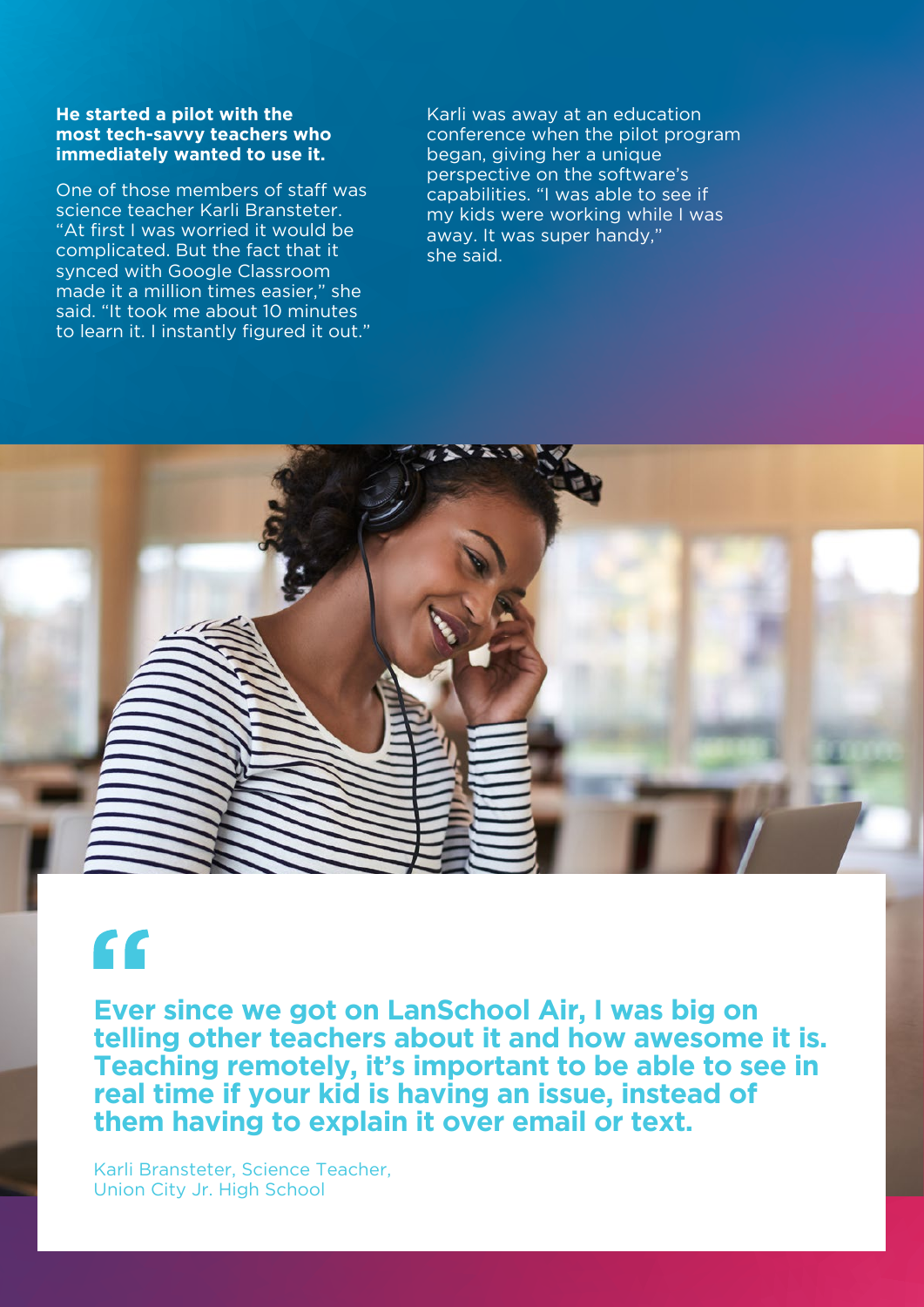### **Distractions during class? Not with LanSchool**

**Now Karli uses LanSchool Air to make her lessons more productive, whether students are at home or oncampus. "If kids are working in the hallway, they can send me a question instead of coming in and out of the classroom, which reduces distractions. And likewise, I can send discreet requests to students, which they're more likely to respond positively to."**

Karli can also use the Push website feature to instantly open the same website on every students' device. Blank screen can then lock those devices whenever needed, and ensure students are giving Karli their full attention.

When the pandemic dictated that Randolph Eastern Schools needed to switch to distance learning long-term, Karli used Google Hangouts to hold regular catch-ups with her whole class.

"It's helpful, as students are more willing to communicate that way," she explained. "And instead of calling kids out by themselves, I can just say, 'Some of you aren't working the way you're supposed to,' and it gets everyone back on track. Plus, it's good for reminders."

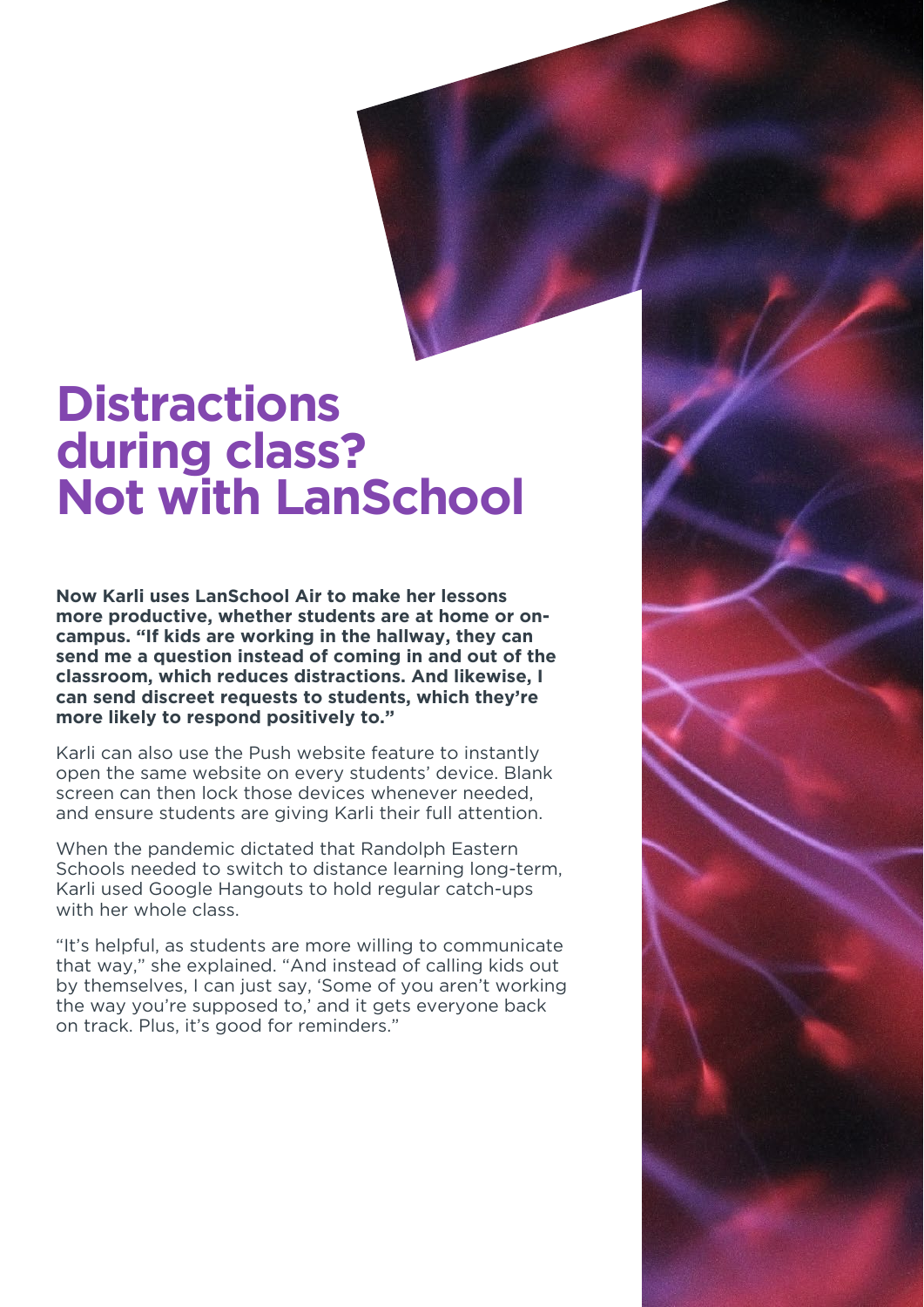### **LanSchool teaches students digital skills and the value of education**

**Perhaps most importantly, LanSchool has given Karli a way to stay connected with students who may otherwise have become disengaged. She organised weekly meetings to give students a space to interact with her and each other. Karli was initially sceptical that anyone would attend. But to her surprise, students not only attended but were enthusiastic to reconnect with her and their peers.**

"Kids who weren't fond of school before have been reaching out and saying how much they miss it," she said. "Kids and parents seem to have found a new appreciation for school and what teachers do. I think parents knew to some extent, but a lot of kids have taken for granted what a privilege school is."

When on-campus teaching does resume, Karli expects digital devices will remain a big part of her lessons. "I think that's a good thing," she said. "Because it's changing kids' digital literacy and teaching them important collaboration and communication skills."

After the successful pilot, the easy scalability of the platform meant Blake could roll it out to individual teachers as soon as they requested it. Now, most of the district's teachers use LanSchool Air.

"I thought the rollout was really simple. If there were any pain points, I don't remember them."

Blake Clevenger, IT Manager, Randolph Eastern School Corporation